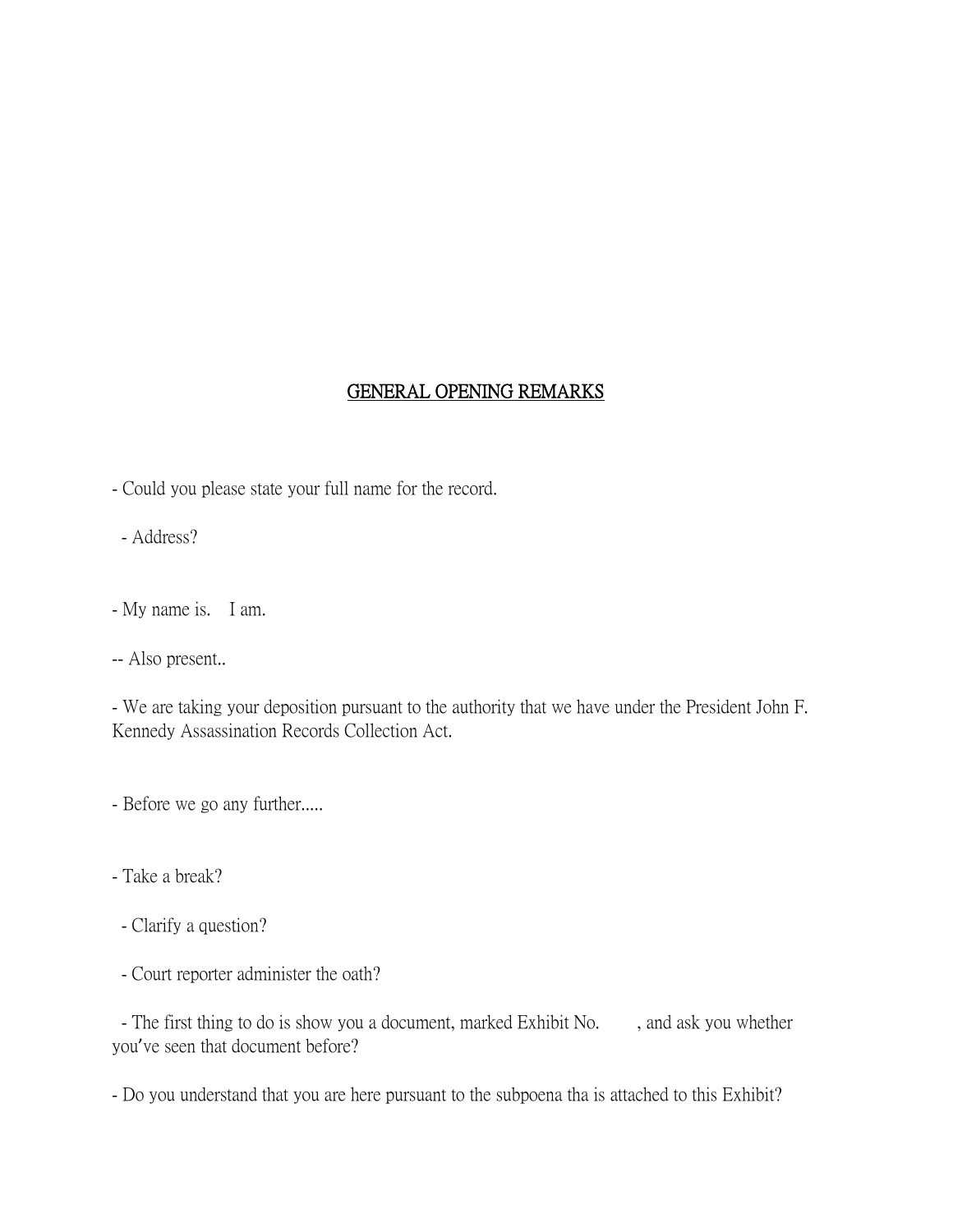- You understand that you are here under oath?
- Background info?
- Where do you currently reside?
- Currently employed?
- Employment history?
- Brief description of your educational background?
- You are a collector of items related to President John F. Kennedy correct?
- When did you start collecting?
- Where would you find items that you collected?
- What did you do with these items?
- How long have you been collecting?
- Could you give us an estimate of how many items you have in your collection?
- In a general way, how do you have them organized?
- How do you keep track of the items in your collection?
- Do you have list of all the items in your collection?
- Box lists
- Card lists
- -
- Where did you get most of these items?
- Did you receive any items from Evelyn Lincoln or her husband, Harold Lincoln?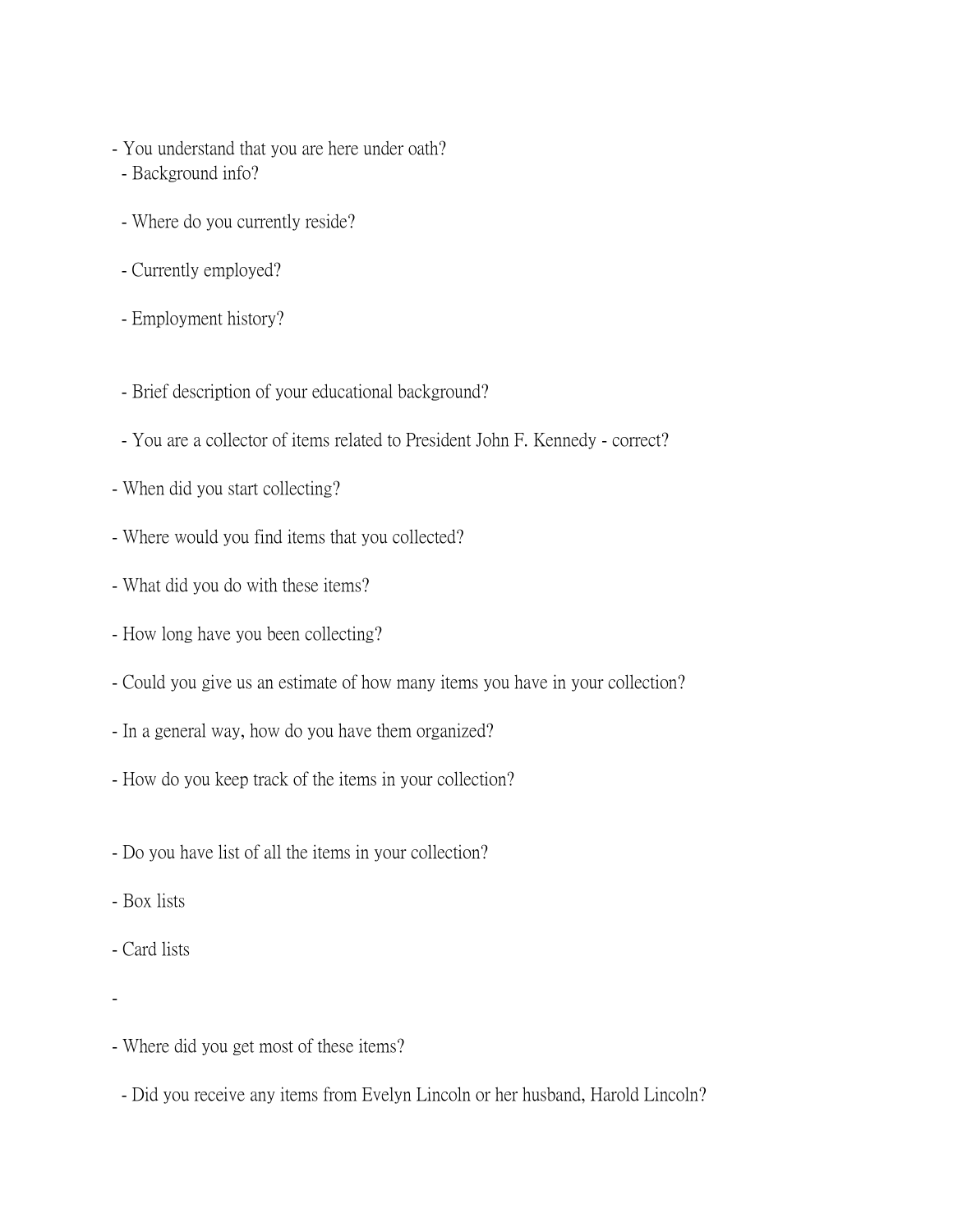- Briefly explain how you came to know Evleyn Lincoln?

- Did you ever receive items from Evelyn Lincoln and/or Harold Lincoln during their lives, that you placed in your collection?

- Approximately how many items did you receive from them while they were living?
- Approximately how many items did you receive from them as a beneficiary under their wills?
- Mark inventories???????

- Tell me a little background about your friendship with Evelyn Lincoln....

- When did you first make contact with Evelyn Lincoln?
- What was the nature of your correspondence?
- How many times did you correspond with her?
- When did you first meet with Evelyn Lincoln?
- Describe your friendship?

-

- I'd like to show you part of Exhibit No. , which is Attachment B, which required you to bring with you all records and objects now in your possession, custody, or control?
- Did you bring any papers with you pursuant to Attachment B of Exhibit ?
- Have you previously provided us with any records that we are seeking pursuant to Attachment B?
- Read them off for the record (each item provided)
- Inventories (mark each one for identification)
- Inventory of Lincoln Items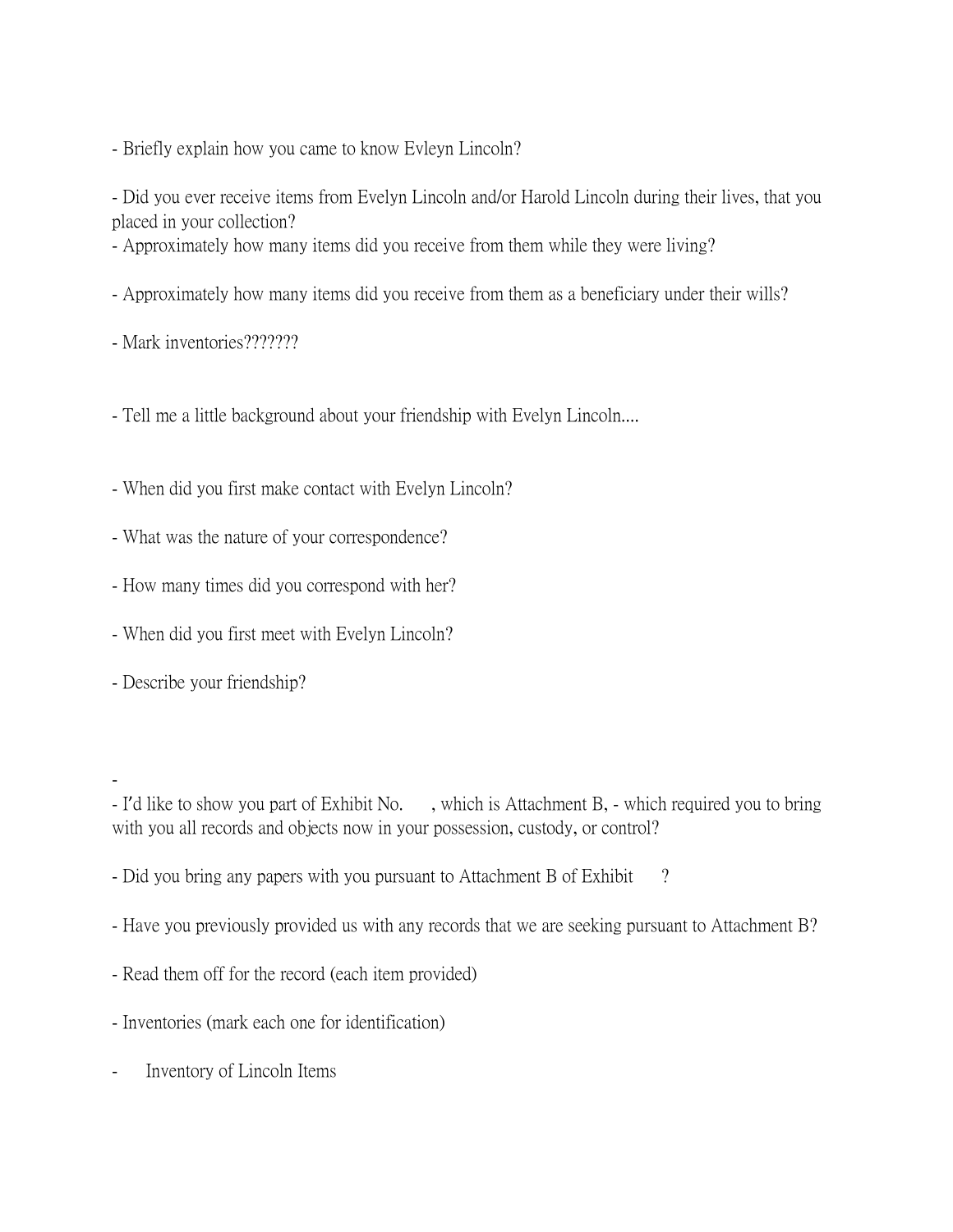- Could you describe, in brief, what this document is?
- - When did you write this?
- Did you bring any other documents with you that are responsive to Attachment B of the subpoena?
	- Go through and list out each one of them.......
	- \* May come back and ask you questions later.......
- Did you do anything to prepare for the deposition today?
- What did you do?

## RELATIONSHIP WITH EVELYN LINCOLN

(I'm going to start off by asking some background questions, and then get more specific about the subpoena)

- How did you correspond with her?
- Ever been to her home?
- Did you ever ask her about any JFK items that you had?
- During the course of your correspondence, did she ever give any JFK items to you?
- Did you ever buy any of these items from her?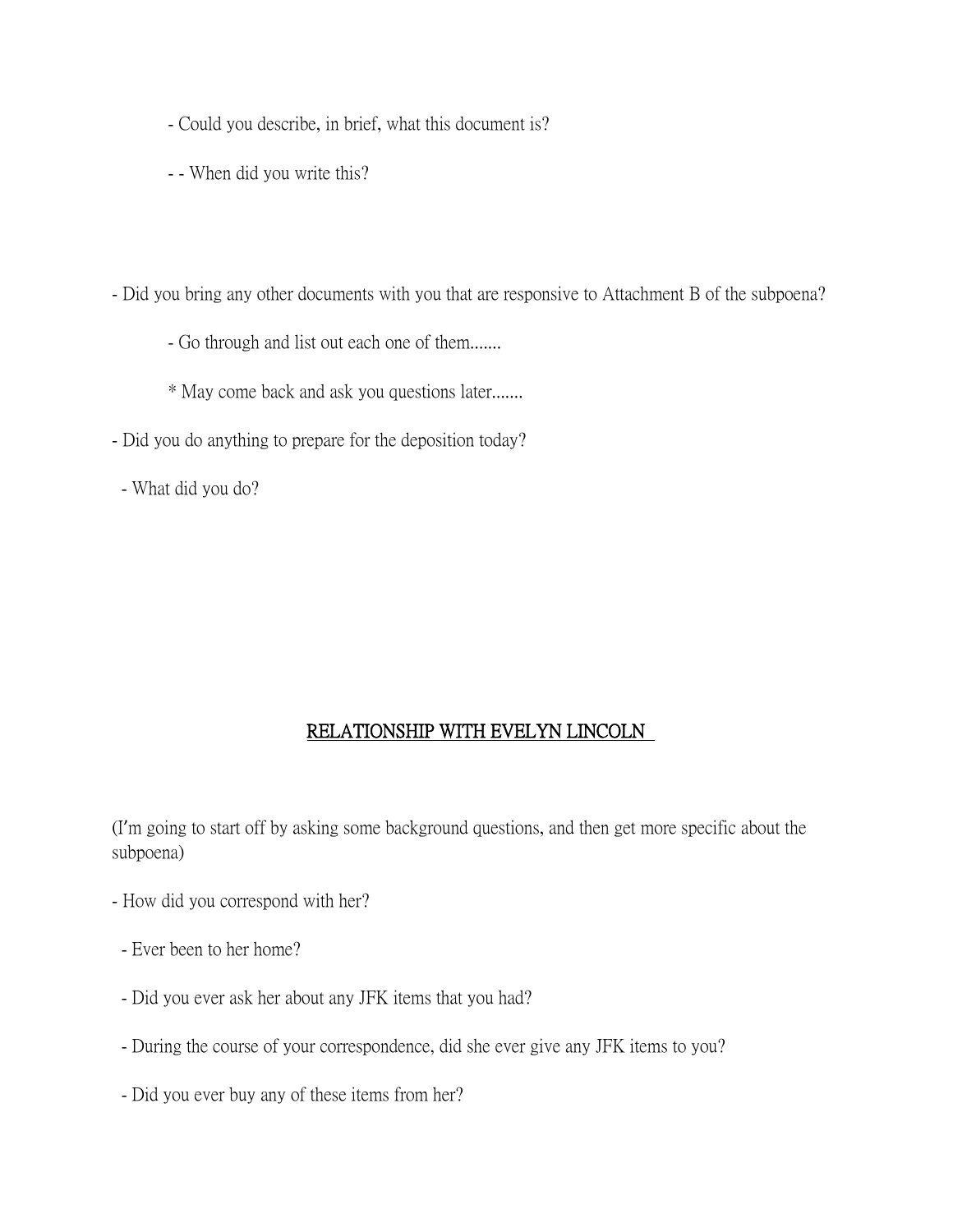- Did she ever provide documentation?

- Was there ever any understanding about what you would do with the items she gave you?

- List every single item you received from Evelyn Lincoln during her life time?

- What did Mrs. Lincoln tell you about how she had obtained these materials?

- Did you ever buy anything from Mrs. Lincoln during her life time?

- What, and how much did you pay for it?

- Did you ever intervene and "assist Ms. Lincoln by acting as a buffer between her and other collectors and researchers that approached her regarding Kennedy?

- Ask him about thoroughness, etc.

- Did Ms. Lincoln ever introduce you to anyone else that had in any way been associated with the Kennedys?

- Did any of these individuals give you any of the items which make up your collection?

-

- Did Ms. Lincoln ever talk to you about the assassination?

- "She had some strange ideas about Lyndon Johnson, but stated that she never spoke of or showed him any documents or evidence to support her ideas.

# EVELYN LINCOLN INVENTORY

GO OVER LIST THAT HE PROVIDED (Have this marked as an Exhibit)

- What does the inventory represent?

- When did you prepare it?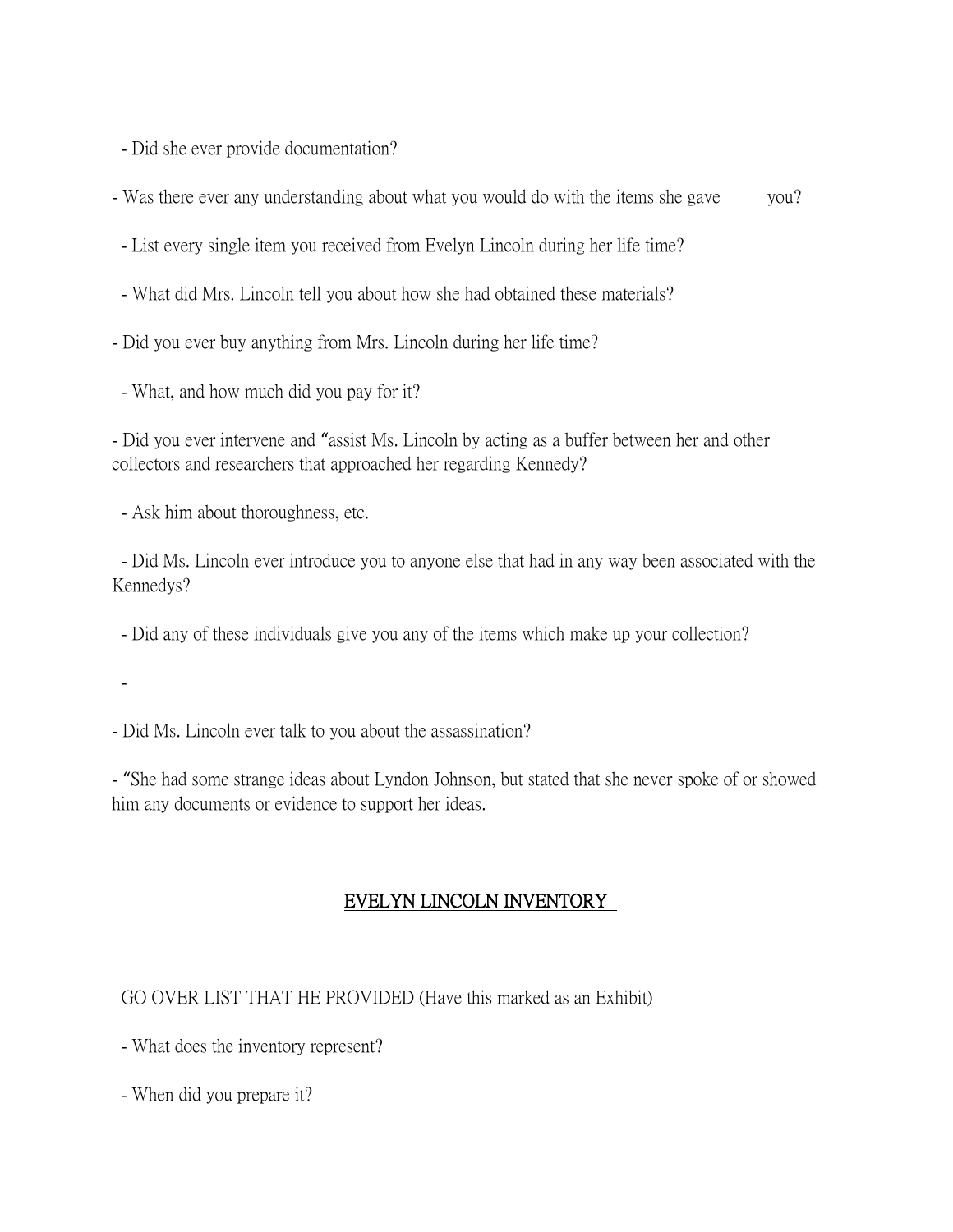- How did you prepare it?

- When did you prepare this inventory?

(Told Brian Rosen and Dave Montague - "Approximately two weeks after the funeral, Mr. White viewed the contents of all the trunks and file cabinets with Stephen Blakeslee and Frank McGuire for the purpose of creating an inventory and appraisal of the estate at Blakeslee's request. )

- Describe in detail, how you did this inventory?

- Who was present when you did it?

- Were Blakeslee and McGuire present with you the entire time?

- Did you take notes?

- How did you take notes?

- How extensive were they?

- Why did you take notes?

- What did you do with these notes?

 (Told ARRB that he had forwarded these notes and blank stationary to Blakeslee, who created the final letter, inventory and appraisal.)

- How long did the inventory take?

- Were Blakeslee and McGuire present with you the entire time?

- What do you mean by?

- How did you come up with the figure, \$159,650?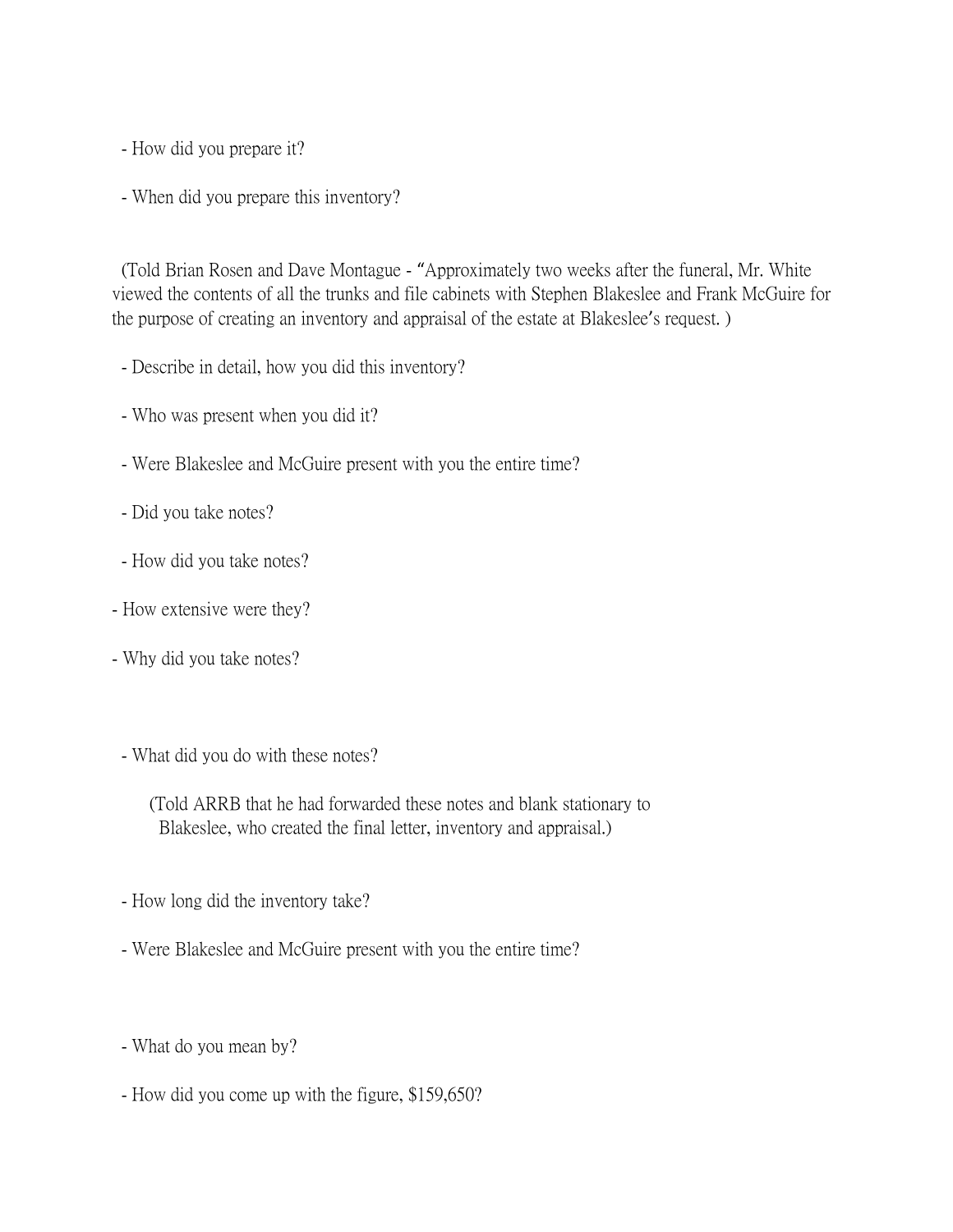- Are there other items that you received from Evelyn Lincoln that are not here?

-Go through line by line what is of interest to us on the inventory?

- Did you have all of these items in one place, or did you have to go through them line by line?

- IS there anything you received from Evelyn Lincoln at any time - either before or after her death, that is not listed on the inventory?

### Individual Items under the Inventory

- A. JBK Handwritten Will (No. 4)
- B. Rice Hotel Stationary (No. 9)
- C. Grave Site Plans sent to EL (No. 20)
- D. Two page list of directives to EL from JFK (No. 24)
- E. Stenographic notes taken by Mrs. Lincoln during dictation (No. 27)
- F. No. 30 Note from Godfrey McHugh
- G. No. 53 Copies Daily Appointment Listings
	- 1. Aug. 20, 1962
	- 2. Aug. 21, 1962
	- 3. Aug. 24, 1962
	- 4. Aug. 25, 1962
	- 5. Aug. 27, 1962
	- 6. Aug. 29, 1962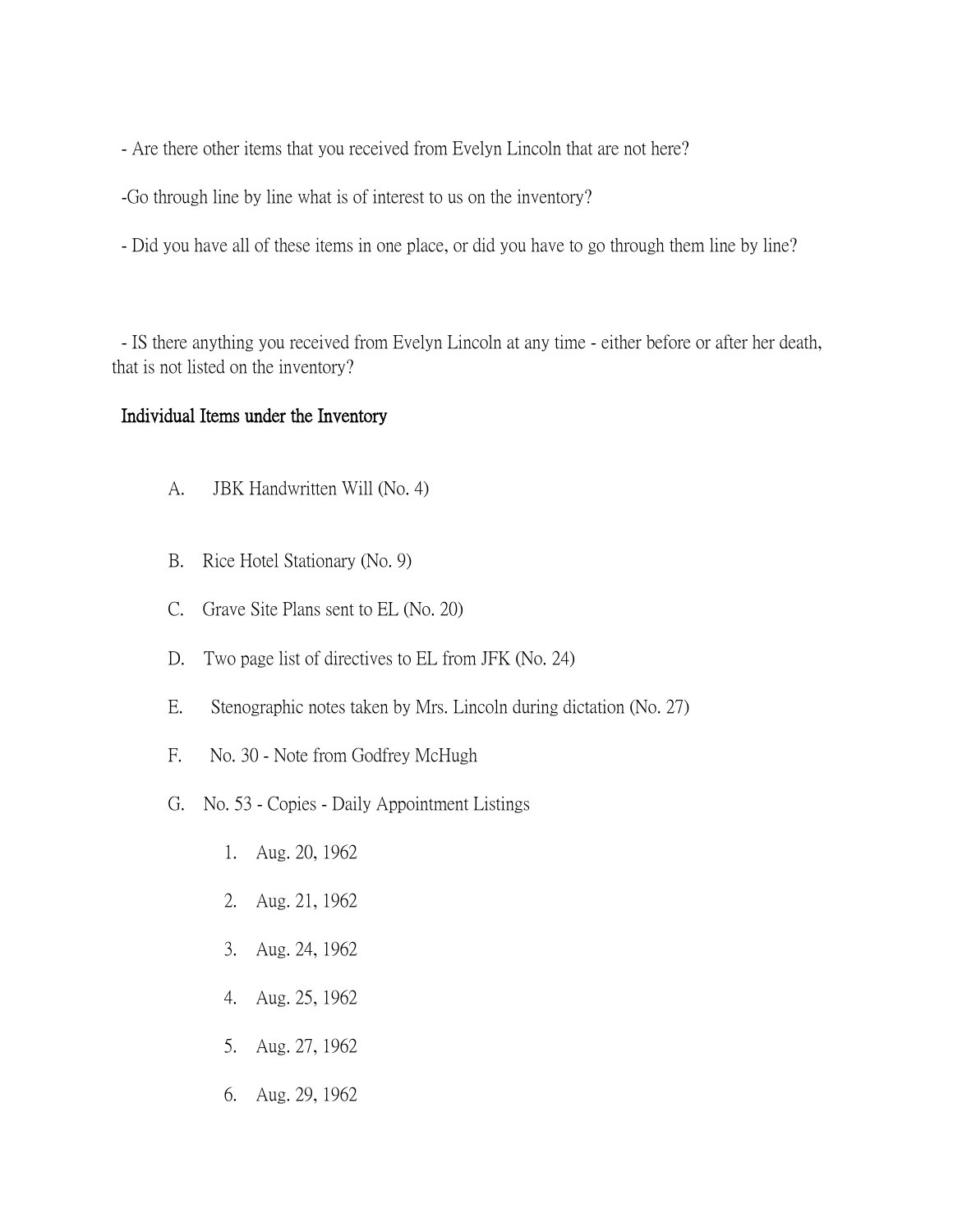- 7. Aug. 30, 1962
- 8. Aug. 31, 1962
- 9. Sept. 5, 1963
- 10. Sept. 6, 1963
- 11. Sept. 9, 1963
- 12. May 27, 1963
- 13. July 23, 1963
- H. No. 54 Blue Book which lists WH employees
	- No. 59 Stenographic Page with typed information
	- No. 60 Yellow legal pad with doodles, notes
	- No. 75 Used Dictabelts
	- No. 93 a 3 by 5 card with pencil doodles
	- No. 96 Business Cards (4) with notes
	- No. 98 "Notes from the desk of JFK"
	- No. 99 "Notes from the desk of Herbert Lehman" with JFK Notes
	- No. 109 White House note pad sheet with JFK notes (2)
	- No. 110 Carbon Copy typed notes related to Sorenson's job as spec. Ass
	- No. 116 Notes, doodles, jottings JFK (approx. 20)
	- No. 118 Approximately 45 ? From 1957 1966, personally addressed to EL
- No. 124 . Western Union Telegram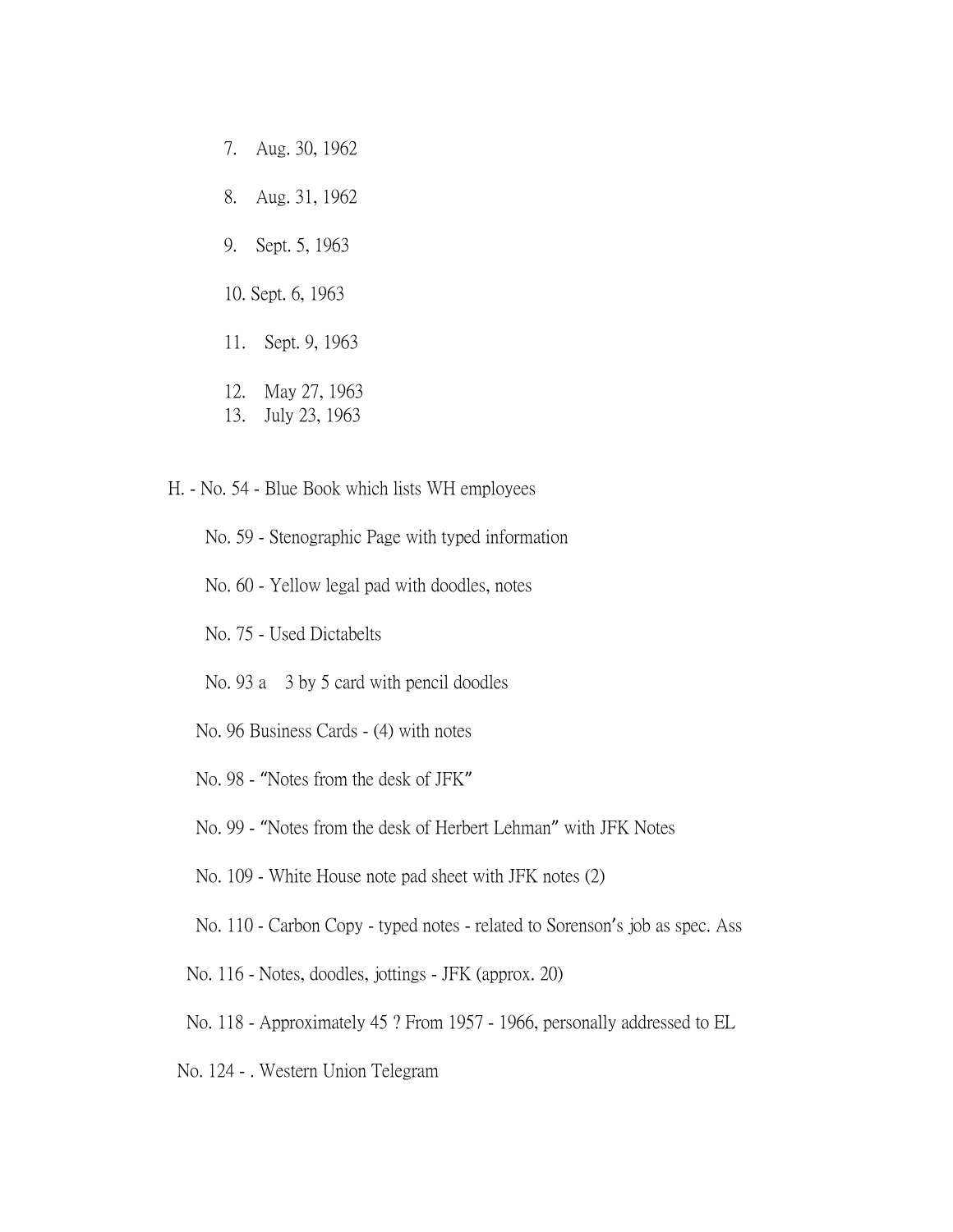- No. 125 Letter in envelope to Pierre Salinger
- No. 126 Western Union Telegram
- No. 128 . Index Card
- No. 134 Polaroid Pictures EL personal, taken from plane
- No. 135 European Trip 1963
	- No. 138 EL's typed copies of dictation and dictation notes
- No. 142 File Folder of Newspaper Clippings
- No. 144 White House Era Photographs No. 146 - Personal Photographs of EL
- No. 151 Various Memoranda and notes
- No. 172 Seven Page Letter JBK to JFK

No. 175 - File Folder - Eisenhower Lodge with JFK Doodles

- No. 193 Folder carried by JFK as president
	- No. 225 Miscellaneous Photographs and reproduction photos -
	- No. 229 JFK Photograph with incomplete note
	- No. 230 Photograph
		- No. 231 Presidential Briefing Binders (by country name)
	- No. 233 For Presidential Signature Military Aide
		- No. 244 Letter draft from JFK to Richard Russell
	- No. 250 Constituent Telegram from Texas to JFK
	- No. 251 Air Force One Note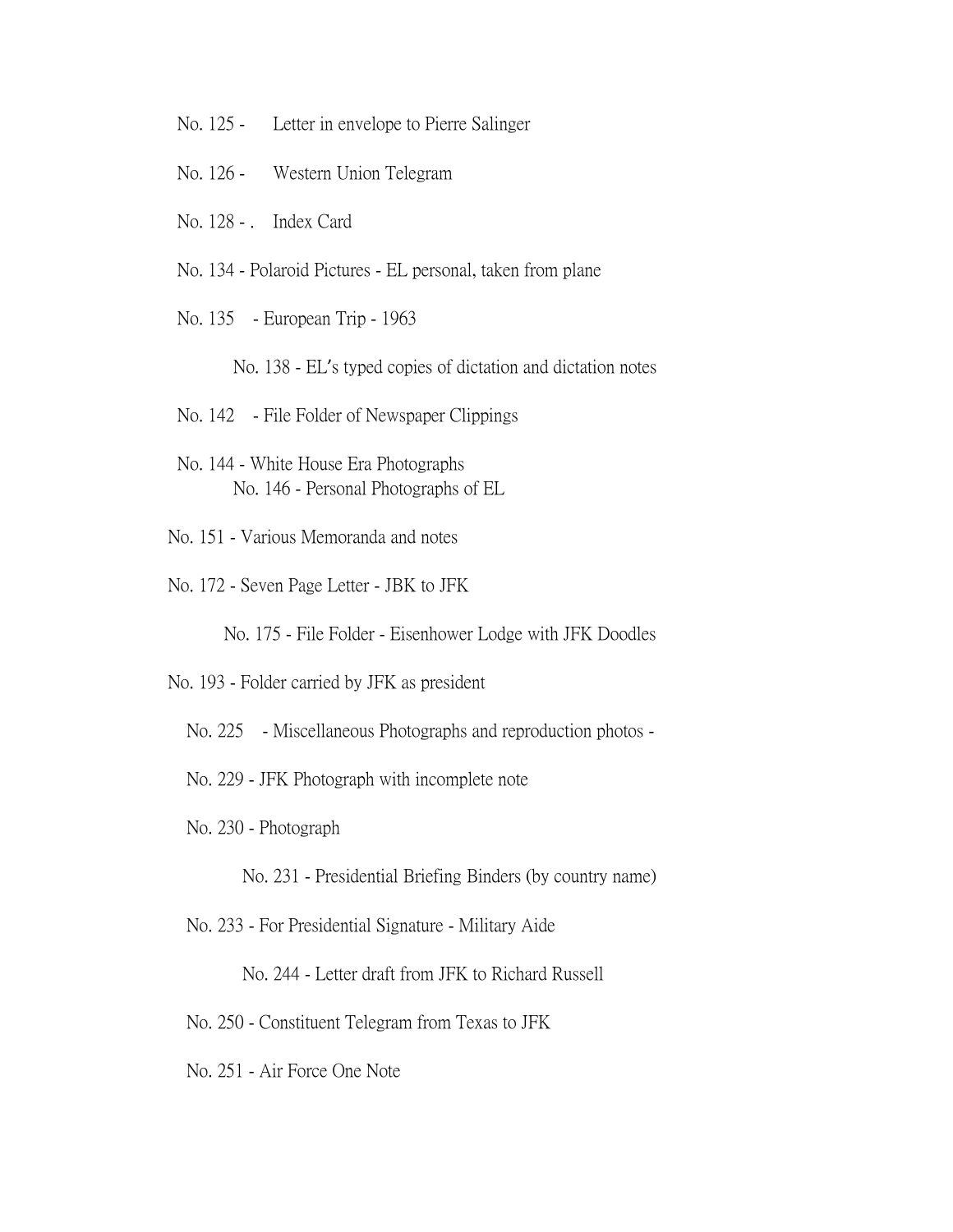No. 258 - Folder Used by JFK

- No. 259 Folder with SS WHITE HOUSE DETAIL PHOTOS
- No. 260 Book on Secret Service
- No. 267 RFK Letter 1963

No. 271 - Dr. Burkely Medical Bag Tag

No. 273 - Copy of Dr. Burkely Report - Nov. 22, 1963

No. 281 - Photograph - JFK entering Air Force One

- No. 294 Presidential Limousine Use Flag
- No. 295 American Limousine Use Flag

No. 296 - JFK Doodles

No. 308 - Political Papers - notes from RFK to JFK

No. 305 - Rice Hotel - Houston - pad

Dictabelts - in what condition did you receive them?

- Any transcripts of anything that was heard on these Dicta Belts?
- Do you possess any logs or other records relevant to the Dicta Belts?
- Any documentation or records that accompanied the Dicta Belts?
- Are they in the same condition as when you received them?
- How are they changed?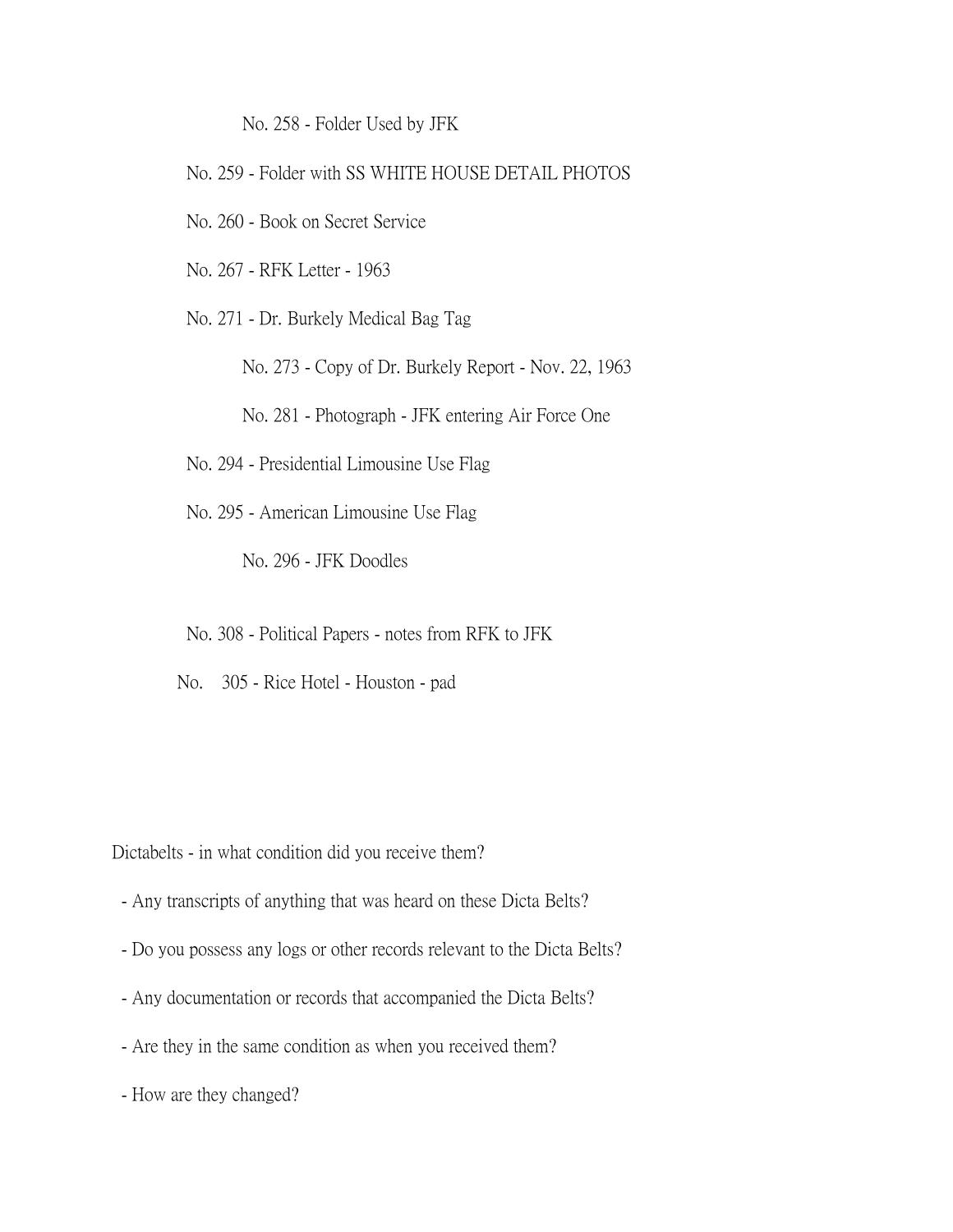- Any records or logs that relate to any analog tapes?

# SUBPOENA

- Did you review the Request for Documents that was attached to the subpoena?

- Did you make an effort to bring with you all of the documents that were requested in the subpoena?

- Have you brought those records and objects with you today?

## Paragraph One

We asked you to provide: "All objects that relate to the assassination of JFK or to his trip to Texas in November, 1963, including, for example, bullet fragments, tissue samples, items from the Presidential Limousine, or any items or apparel worn by JFK at the time of his assassination.... - You will provide:

- 1. Swatches from the Limousine
	- who did you get it from?
	- What condition was it in?
	- - when?
	- provenance of the item
	- documentation?
	- ever sold or traded it?
- 2. Letter from Pierre Salinger (you did provide)
- 3. "Welcome to Texas" dinner program (you did provide)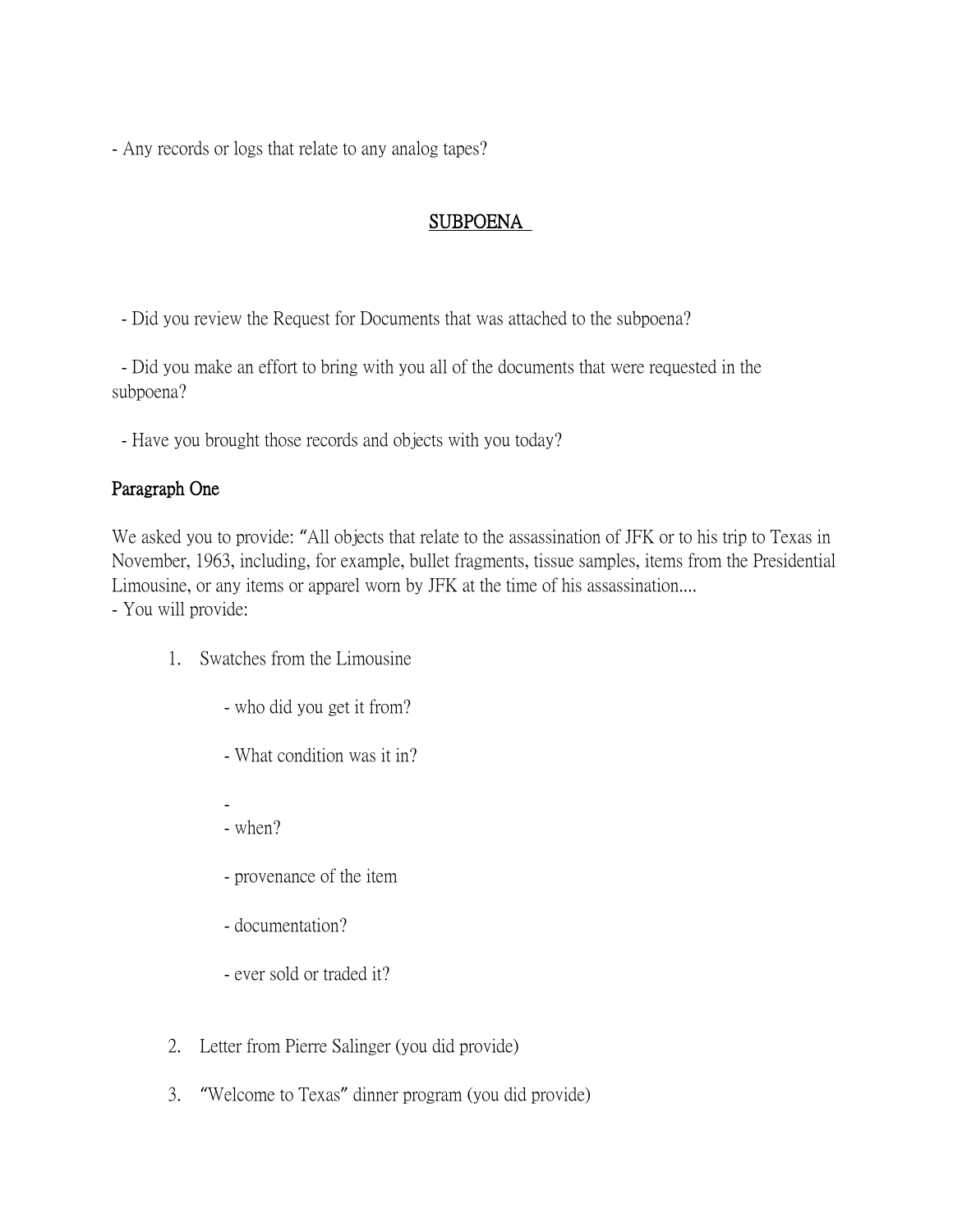- 4. Evelyn Lincoln personal items (that she had on her the day JFK died)
	- A. Polaroid picture of a crowd gathering
		- Did Evelyn Lincoln provide any documentation?
		- What let's see it
	- B. Purse
		- Documentation

- You stated that these were the only items that fell within this category, and that you'd be willing to produce them

# ITEM DESCRIPTION - ASSASSINATION-RELATED ITEMS

We asked for the following:

- First Time you mentioned these items

- Do you recall a conversation you had with ARRB members on April 10, 1997, in which you stated that you did not receive any items from the Lincolns that are assassination-related.

- Consignment List

.

- Have any additional items been added to the Consignment List
- Ask questions about each and every item received.
- Provide explanations as to why you didn't produce anything else under this.

## Paragraph Two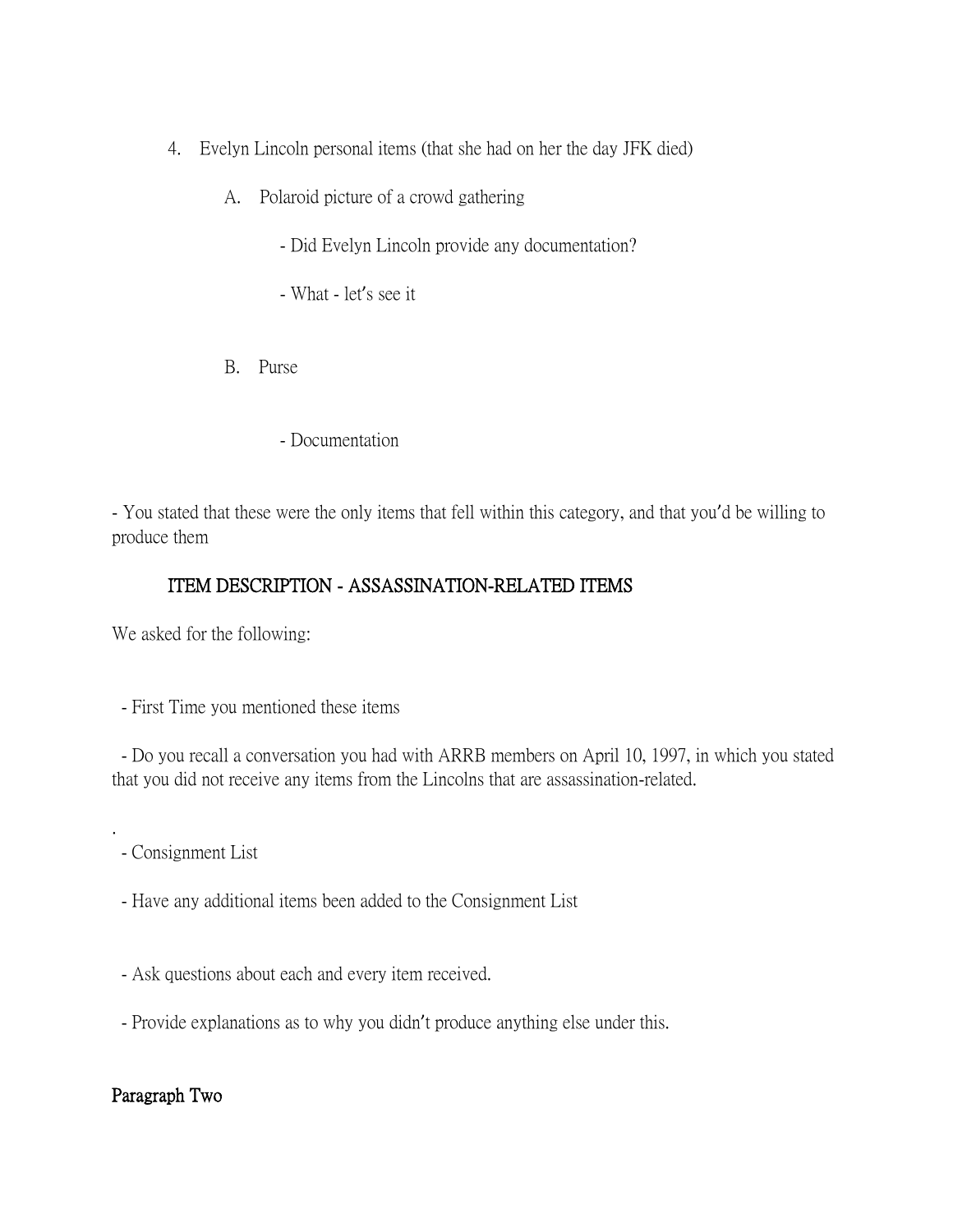We asked you to provide: "Any records that may relate to the assassination - including but not limited to, records pertaining to Jacqueline, Connallys, LHO, Jack Ruby, Tippit, President Kennedy's trip to Dallas, etc.

- You stated that you would provide:
	- 1. Handwritten notes from Ruby
	- 2. A small file with notes that referred to JFK's trip to Dallas
	- 3. Bill from Parkland Hospital
	- 4. An Easter Card with LHO's signature
	- 5. A shell casing from the gun used by RUBY to shoot Oswald
	- 6. Contract for a stripper employed in one of Ruby's clubs
	- 7. Various other artifacts.

## Paragraph Three

- We asked for: **"**All records of JFK or LBJ administration that relate to The following:
- Cuba (including any records that refer to the Bay of Pigs or the Cuban Missile Crisis)
- Organized Crime
- Vietnam (including JFK conversations with Maxwell Taylor)
- Secret Service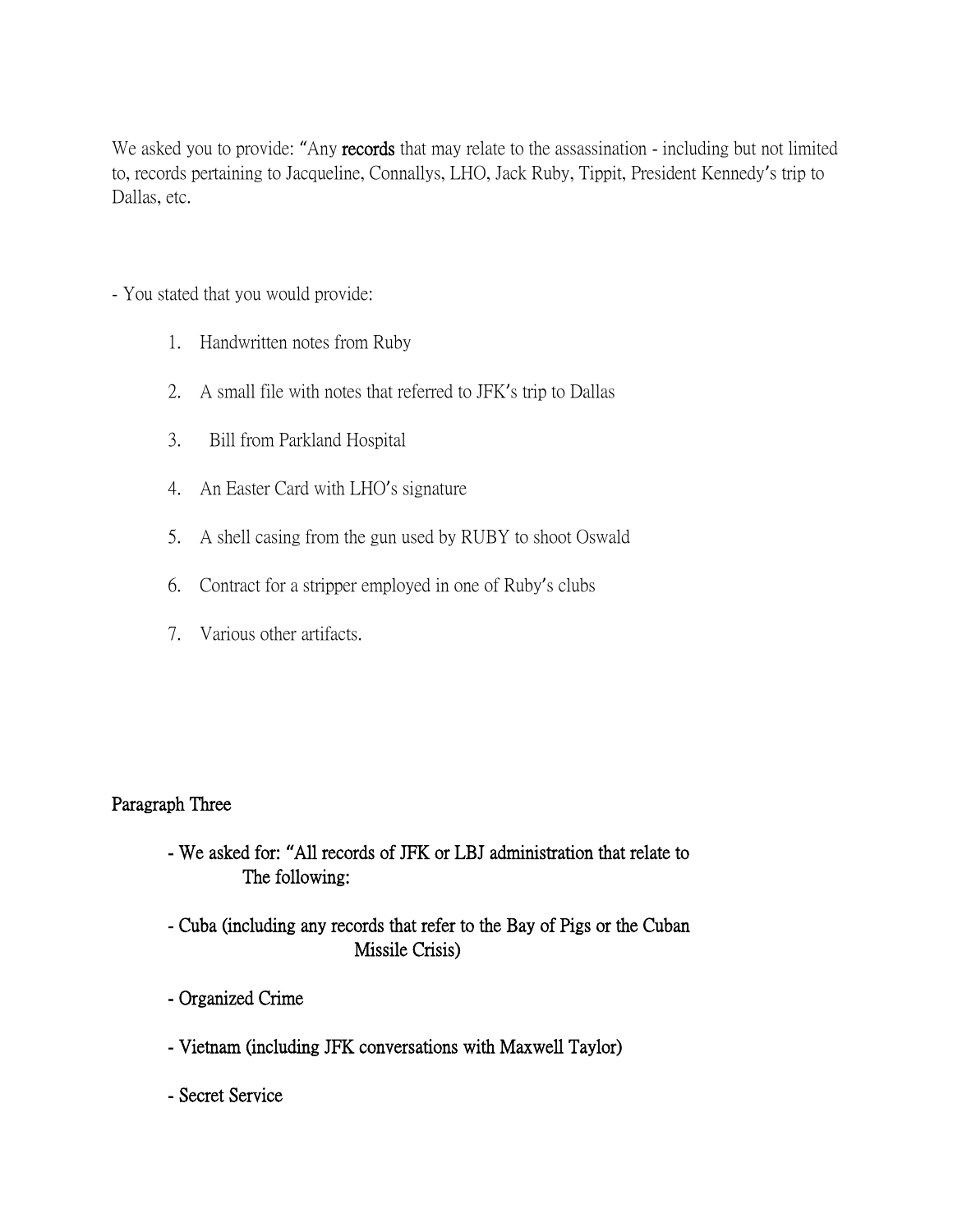- FBI

- CIA

- U.S. Military

- You stated that you would produce the following:

- 1. Calendar from Cuban Missile Crisis
- 2. JFK doodles during Cuban Missile Crisis
- 3. Diaries from the 1950's (won't produce)
- 4. Dictabelts (You stated that they may or may not contain a discussion of Cuba or Vietnam)

#### Paragraph Four

We asked for inventories of objects and records that relate to JFK or JFK administration.

- You initially told us you only had two lists:
- 1. Guernsey**'**s Consignment List
- 2. A list your client compiled in response to our subpoena

- You stated that Mr. White has so many items that it could take him months, if not a year to inventory all of them.**"**

- Compromise: **"**Categories of the Robert White Collection**"** - How did you prepare this?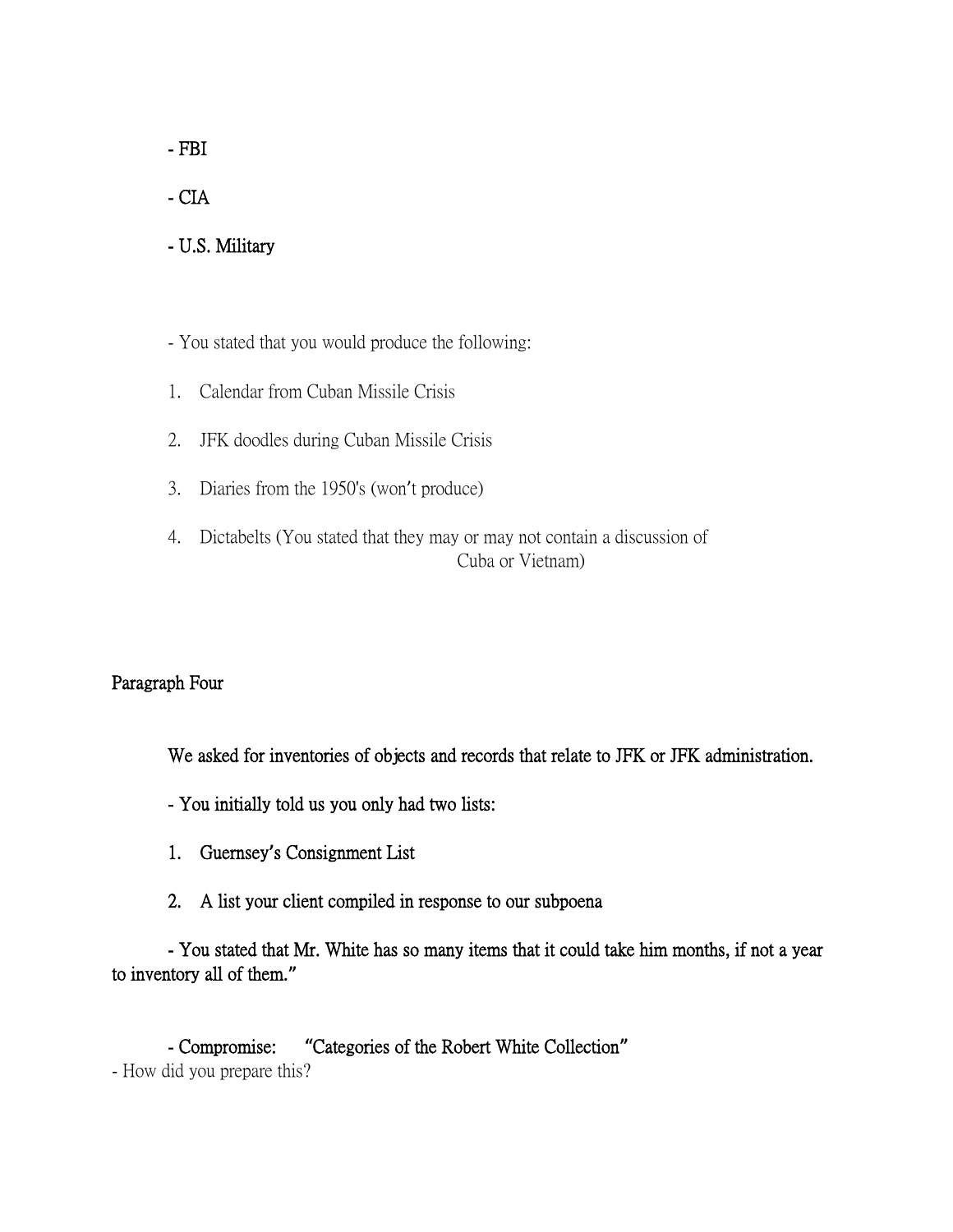- What did you use to make your estimates?
- What do each of these categories mean?
- Are you also telling us that this is the only inventory of items you have ever created?
	- How did you come up with these categories?
		- 1. Feature Items Museum Display (5%)
			- What do you mean by this category?
		- 2. Kennedy Family Collectibles other than JFK (10%)
			- JBK not listed none for her?
			- Robert and Ethel listed any records?
		- 3. Political Memorabilia (20%)

"Mass Produced"

- Is everything in this category "Mass Produced?"
- 4. Books, Letters, Newspapers, Magazines, Pamphlets, Campaign Literature (40%)
- 5. Evelyn Lincoln- Related items (10%)
- 6. Assassination-Related material (10%)
- 7. Miscellaneous (trivia)  $(5\%)$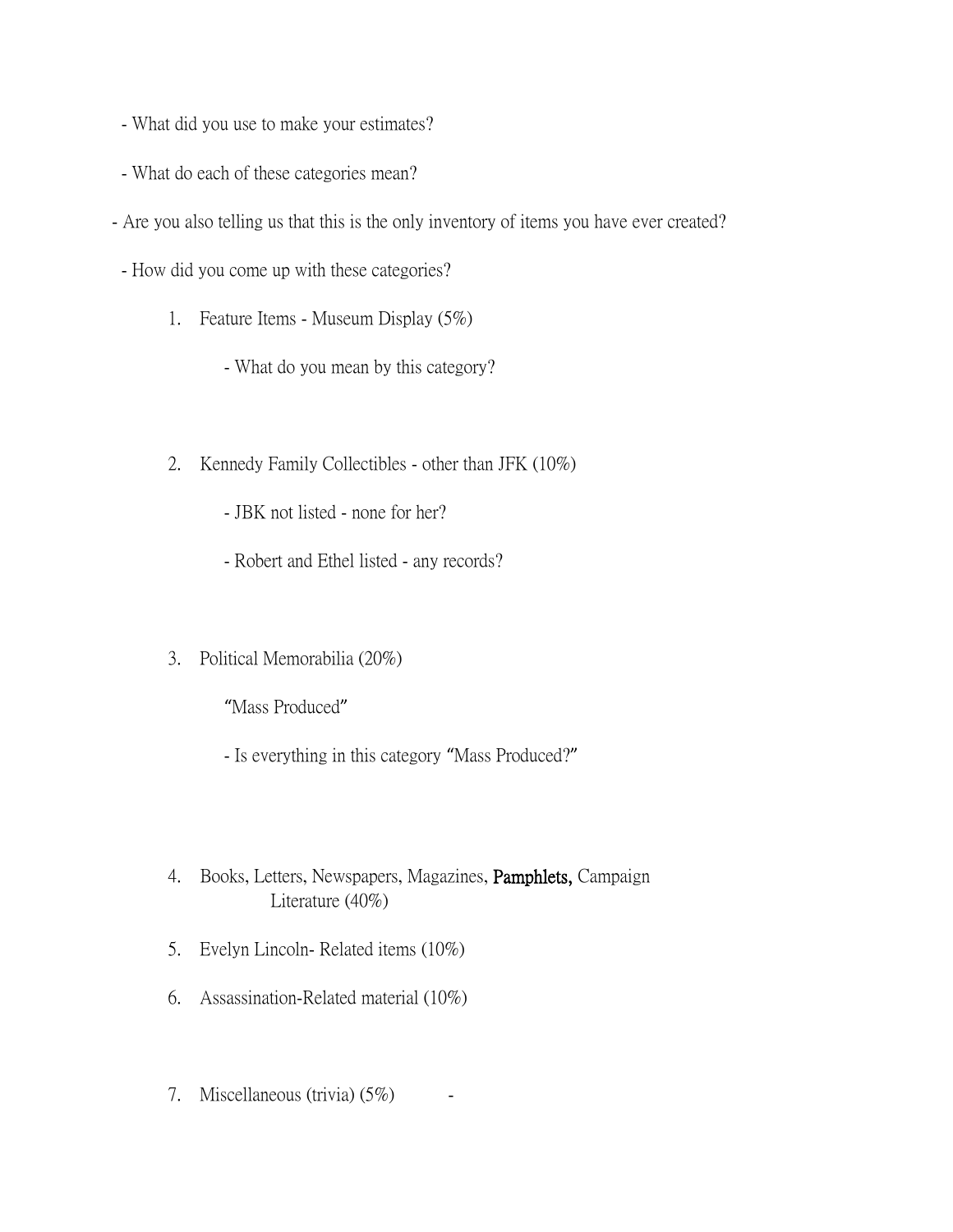# Paragraph Five

We asked for all items from:

- Evelyn Lincoln (living and bequests)
- Harold Lincoln (living and bequests)
- Frank McGuire
- Stephen Blakeslee
- 1. Evelyn Lincoln concerns re: fishing expedition
	- A. Mostly, memorabilia-type things
	- B. Inventory
		- How much is set forth here?
		- How did you prepare this inventory?
		- When did you first prepare it?
	- C. Go through line by line of everything
- 2. What, if anything did you receive from Frank McGuire
- 3. What if anything did you receive from Stephen Blakeslee?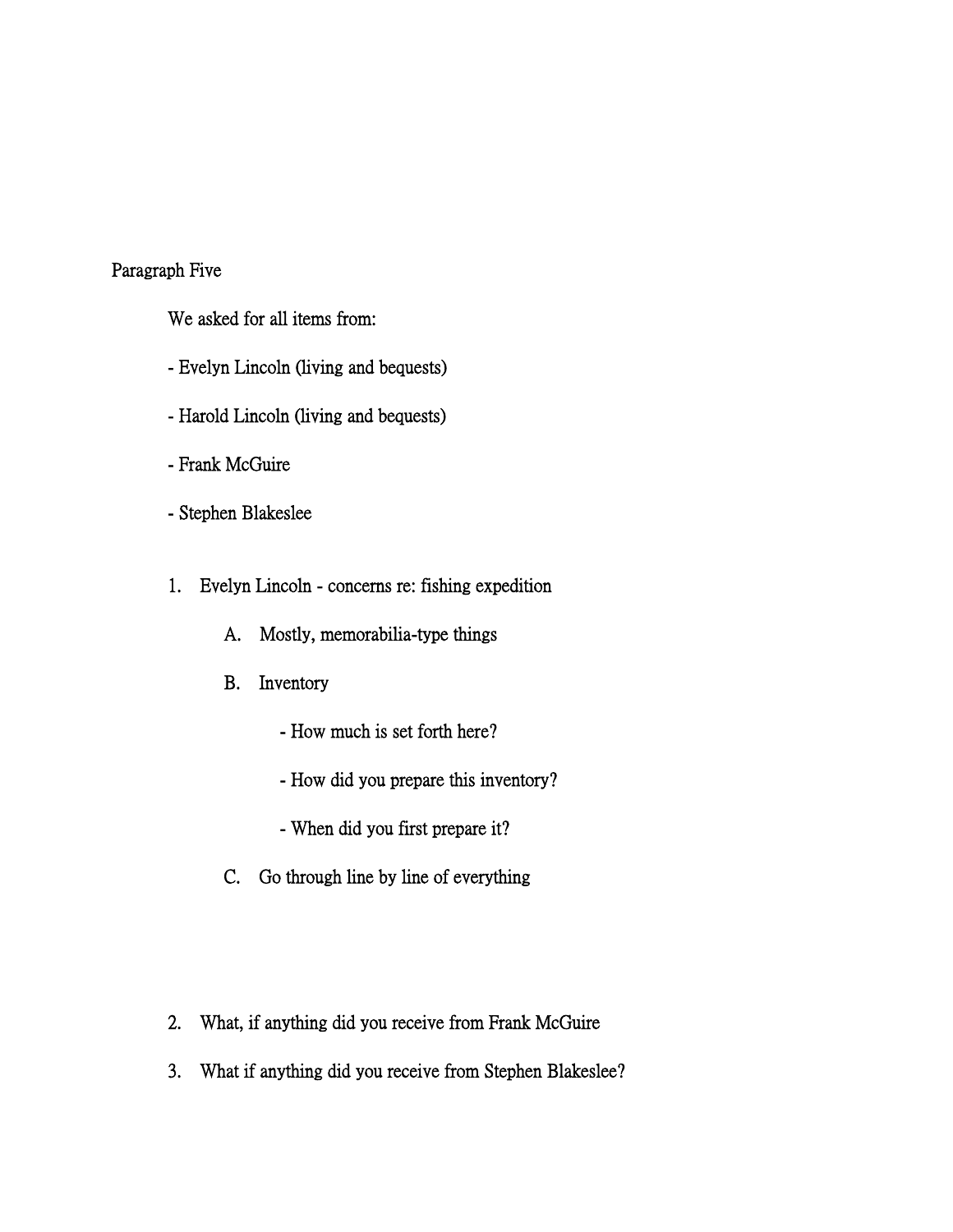- Immediately after Harold**'**s death?
- Other than the file cabinet and trunk?
- What other items of **"**Kennedy Memorabilia**"** did you receive?

### Paragraph Six

- We requested: **"**inventory of JFK objects from the Lincoln estates**"**
- It's true that you prepared an "Appraisal List**"**
- Go over each item line by line
- Stationary?
- When did you receive these materials back?
- What did you do with them?
- Did you keep copies of your notes?
- Did you ever ask Blakeslee for a copy of your notes?
- When you inventoried the trunks, how did you label them for purposes of your notes?
- Why do they appear different here?
- Did you ask Blakeslee about this?
- WHITE PROVIDED US WITH A LIST AND DESCRIPTION OF THE ITEMS HE RECEIVED FROM THE LINCOLN ESTATE" all of which are "memorabilia" unrelated to the assassination.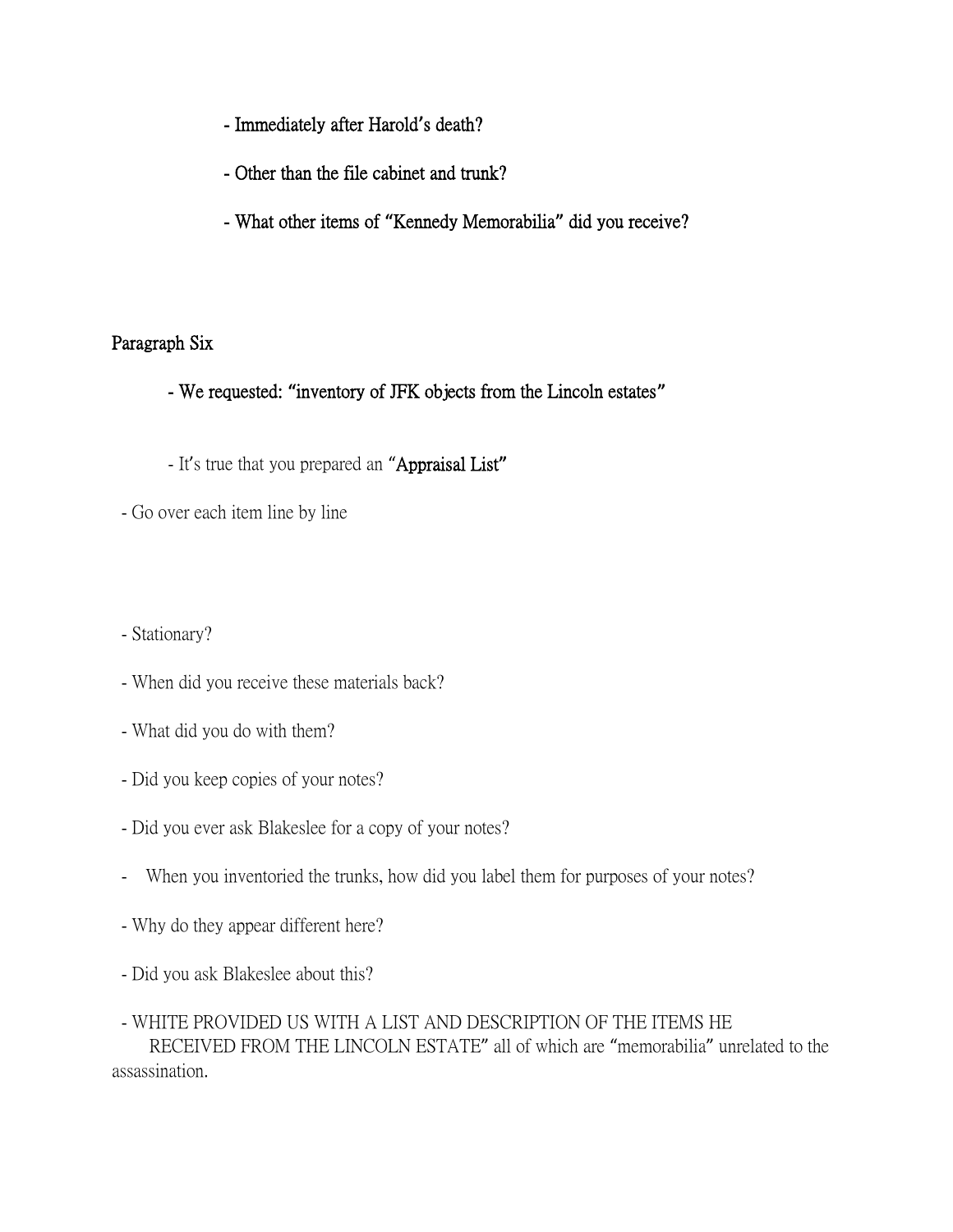- Describe the diaries you observed in the file cabinets. (Day journals with red covers, packed together

- Any appointment books separate from day journals?
- What happened when you were done with the inventory?
- When did you actually, physically receive your file cabinets?
- How big were the file cabinets you received?
- How big were the file cabinets the others received?
- Ever go back to the Lincoln's apartment?

- What, if anything, did you receive from Stephen Blakeslee that was different from what was in the file cabinet

- Are you incorporated as a business?.
- Describe the file cabinet you received?
- Describe the other file cabinets you viewed as part of your appraisal process?

#### Paragraph Seven

- "We requested that you provide us with a list of any correspondence, notes, or records generated by or directed to your client that in any way discusses the disposition of items in the Lincoln will.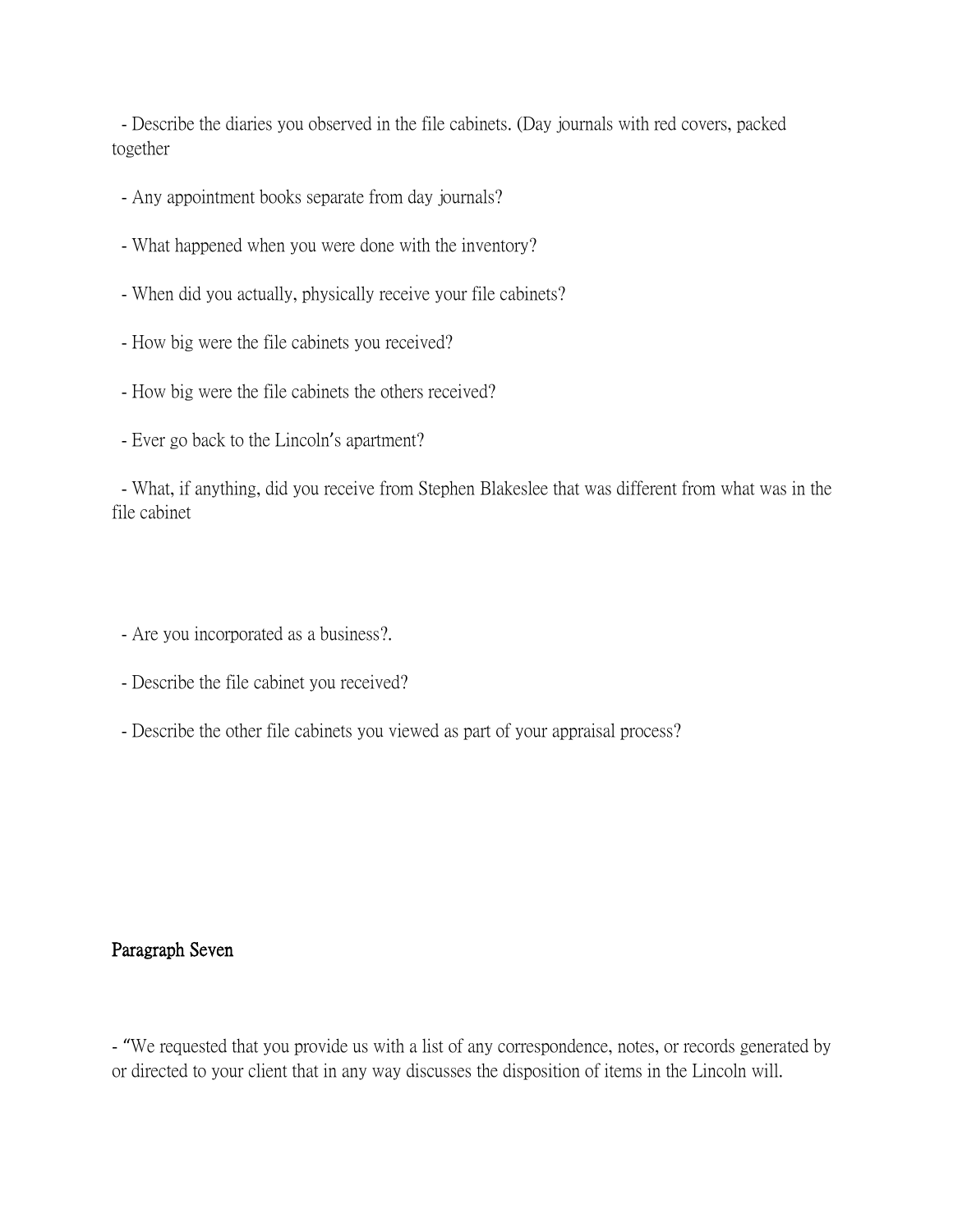- You said you didn't have anything responsive to this request.

We proposed that you provide us with a list of any correspondence, notes or records generated by or directed to your client, that in any way discuss the disposition of items in the Lincoln Will.

- You did not provide this.

## Court Proceedings

- At what point did you feel it was necessary to file suit?
- What was the nature of the suit you filed?
- Why did you believe Maria Wray took items to which you were entitled?
- What was your contact with the Wray's when they came to Maryland?
- Do you have any information regarding Maria Wray's challenge to the authenticity of documents?
- What were your claims under the suit
- What were the terms of the agreement?

## Paragraph Eight

We asked first for all records pertaining to sale, transfer, gift, or bequest of any objects or records that relate to JFK, by yourself to any other individual/institution

- You said the only thing your client has is Guernsey's Auction-related

We asked that you provide us with a list of any items or correspondence that pertain to items discussed by your client and Guernsey's that were ultimately not included:

- You did not do this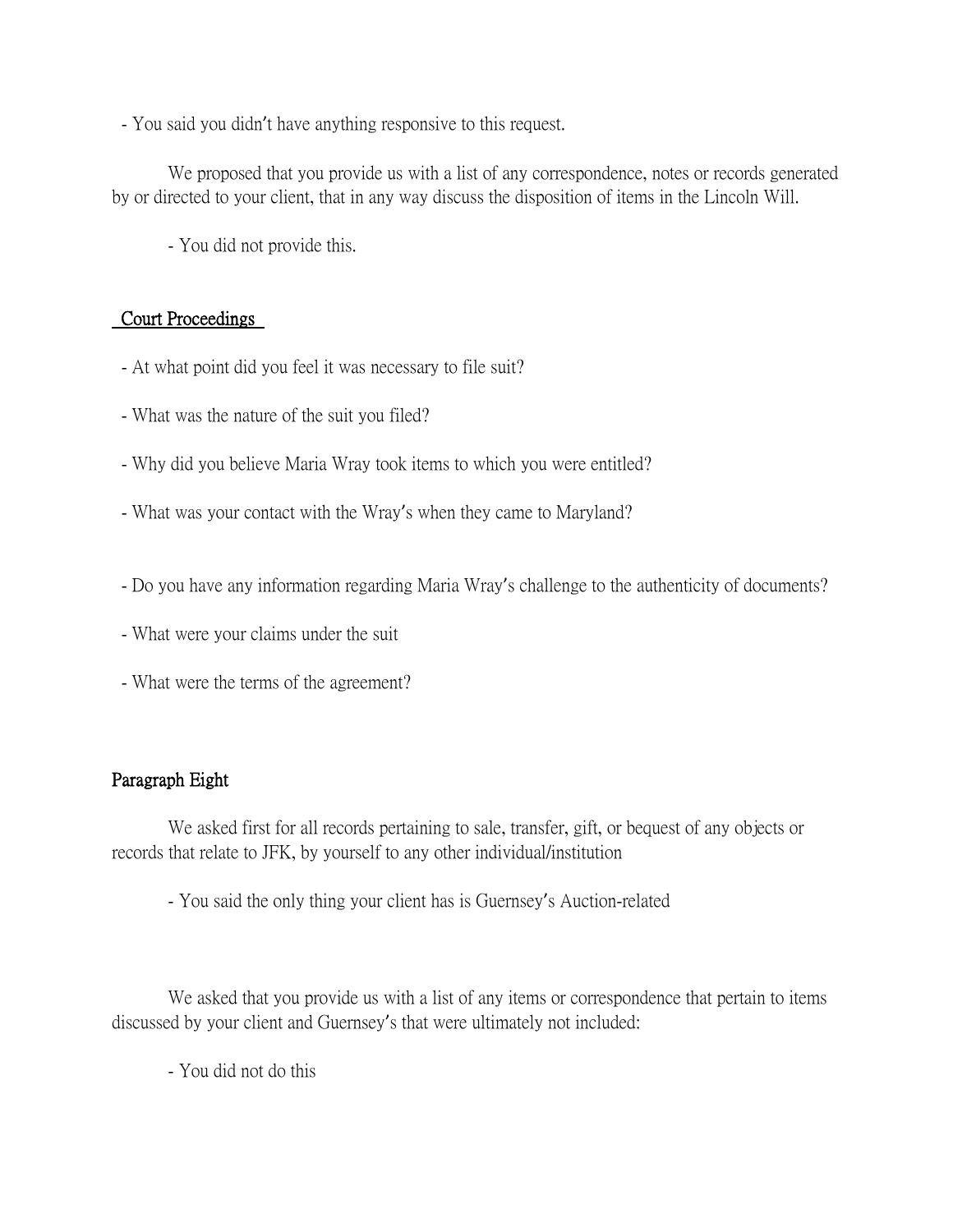- Guernsey Catalogue - question about each of the items circled - are they "Robert White" items, or do these items belong to others, and do you know to whom?

### Paragraph Nine

- Do you currently store any of these items in safety-deposit boxes?

### Paragraph Ten

- Have you ever sold or given away any items you received from the Lincoln Estate?
- What did you give away?
- To whom?
- Compensated?
- Give away any documentation that accompanied these items?

### General Questions

- Did you ever offer to sell anything to the Kennedy Library, that you received from Mrs. Lincoln?
- Did you ever offer to sell anything to the Kennedy family?

- File on Dallas trip - containing seating plans for the various events and motorcade arrangements for the various locations?

- Any records that contain any reference to a "bubble top"
- Franklin Mint Situation